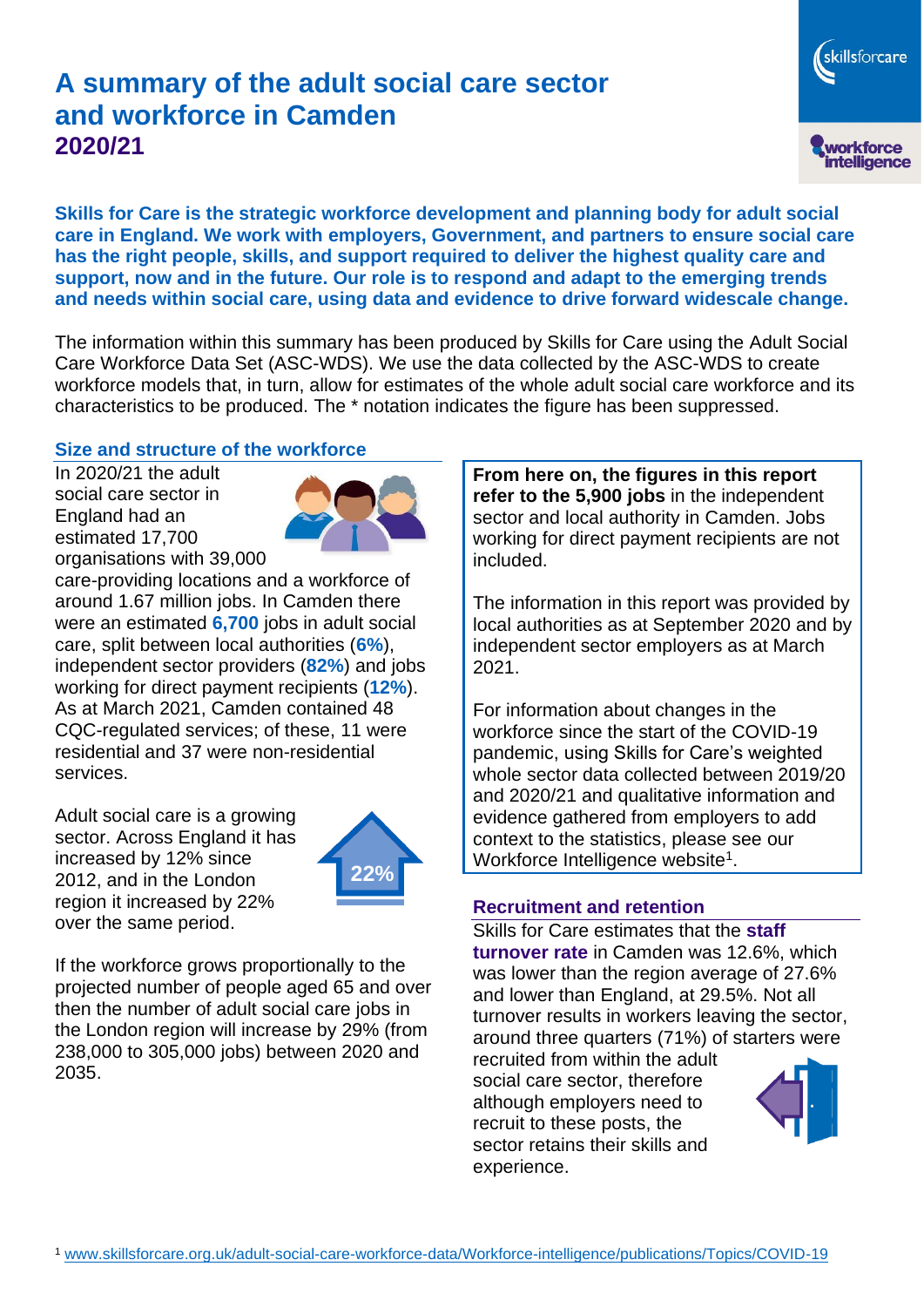Adult social care has an experienced 'core' of workers. Workers in Camden had on average **8.7 years of experience in the sector** and 86% of the workforce had been working in the sector for at least three years.

Using both workforce intelligence evidence and our links with employers and stakeholders across England, we know that recruitment and retention is one of the largest issues faced by employers. We have many resources and tools available to help, for example the 'Values-based recruitment and retention toolkit'<sup>2</sup> and 'Seeing potential: widen your talent pool'. <sup>3</sup> For more information please visit: [www.skillsforcare.org.uk/recruitment-retention](http://www.skillsforcare.org.uk/recruitment-retention)

### **Employment information**

We estimate Camden had **5,900** adult social care jobs employed in the local authority and independent sectors. These included 600 managerial roles, 250 regulated professionals, 4,400 direct care (including 3,600 care workers), and 650 othernon-care proving roles.

The average number of **sickness days** taken in the last year in Camden was 13.4, (8.5 in London and 9.5 across England). With an estimated directly employed workforce of 4,300, this would mean employers in Camden lost approximately **58,000 days to sickness in 2020/21**. In England levels of staff sickness have nearly doubled over the course of the pandemic between 2019/20 and 2020/21, in total around 6 million extra days were lost to sickness than in the year before.

Around one third (32%) of the workforce in Camden were on zero-hours contracts. Over three quarters (81%) of the workforce usually worked full-time hours and 19% were parttime.

### **Chart 1. Proportion of workers on zero hours contracts by area**

| England | 25% |  |
|---------|-----|--|
| London  | 42% |  |
| Camden  | 32% |  |

### **Workforce demographics**

The majority (78%) of the workforce in Camden were female, and the average age was 45.4 years old. Workers aged 24 and



under made up 6% of the workforce and workers aged over 55 represented 28%. Given this age profile approximately 1,600 people will be reaching retirement age in the next 10 years.

Nationality varied by region, in England 83% of the workforce identified as British, while in the London region this was 63%. An estimated 61% of the workforce in Camden identified as British, 14% identified as of an EU nationality and 24% a non-EU nationality, therefore there was a higher reliance on non-EU than EU workers.

### **Pay**



Table 1 shows the full-time equivalent annual or hourly pay rate of selected job roles in Camden (area), London (region) and England. All figures

represent the independent sector as at March 2021, except social workers which represent the local authority sector as at September 2020. At the time of analysis, the National Living Wage was £8.72.

#### **Table 1. Average pay rate of selected job roles by area**

|                                 | <b>England</b> | Region  | Area    |
|---------------------------------|----------------|---------|---------|
| Full-time equivalent annual pay |                |         |         |
| Social Worker <sup>†</sup>      | £37,100        | £44,500 | £43,200 |
| Registered nurse                | £33,600        | £34,700 | £35,100 |
| Hourly pay                      |                |         |         |
| National Living<br>Wage         | £8.72          | £8.72   | £8.72   |
| Senior care worker              | £10.00         | £10.43  | £10.37  |
| Care worker                     | £9.29          | £9.70   | £9.64   |
| Support and<br>outreach         | £9.53          | £10.19  | £10.15  |

†Local authority social workers only.

Please note that pay varies by sector, with local authority pay generally being higher than independent sector pay.